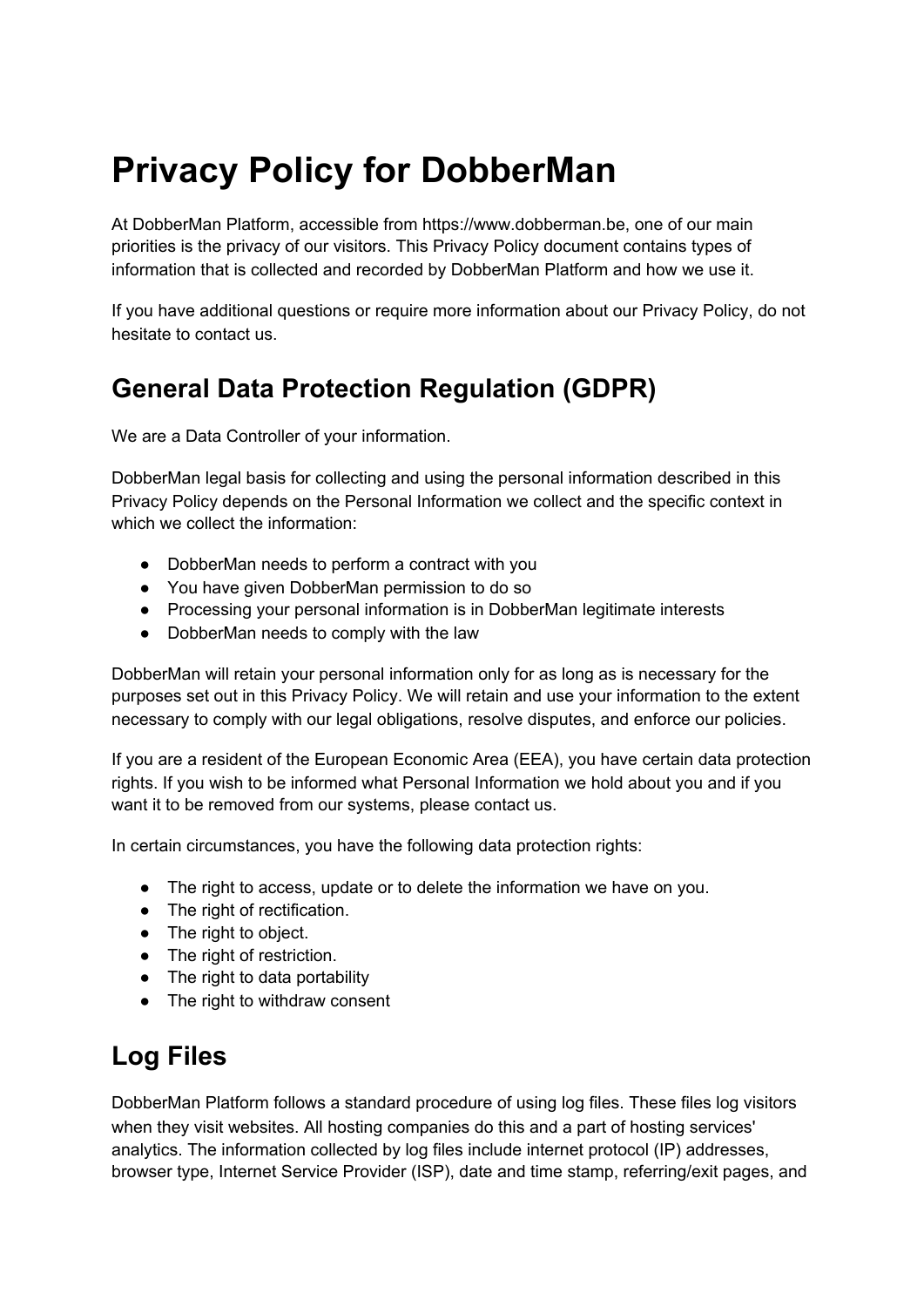possibly the number of clicks. These are not linked to any information that is personally identifiable. The purpose of the information is for analyzing trends, administering the site, tracking users' movement on the website, and gathering demographic information.

## **Cookies and Web Beacons**

Like any other website, DobberMan Platform uses 'cookies'. These cookies are used to store information including visitors' preferences, and the pages on the website that the visitor accessed or visited. The information is used to optimize the users' experience by customizing our web page content based on visitors' browser type and/or other information.

For more general information on cookies, please rea[d](https://www.cookieconsent.com/what-are-cookies/) "What Are [Cookies"](https://www.cookieconsent.com/what-are-cookies/).

# **Privacy Policies**

You may consult this list to find the Privacy Policy for each of the advertising partners of DobberMan Platform.

Third-party ad servers or ad networks uses technologies like cookies, JavaScript, or Web Beacons that are used in their respective advertisements and links that appear on DobberMan Platform, which are sent directly to users' browser. They automatically receive your IP address when this occurs. These technologies are used to measure the effectiveness of their advertising campaigns and/or to personalize the advertising content that you see on websites that you visit.

Note that DobberMan Platform has no access to or control over these cookies that are used by third-party advertisers.

## **Third Party Privacy Policies**

DobberMan Platform's Privacy Policy does not apply to other advertisers or websites. Thus, we are advising you to consult the respective Privacy Policies of these third-party ad servers for more detailed information. It may include their practices and instructions about how to opt-out of certain options.

You can choose to disable cookies through your individual browser options. To know more detailed information about cookie management with specific web browsers, it can be found at the browsers' respective websites.

## **Children's Information**

Another part of our priority is adding protection for children while using the internet. We encourage parents and guardians to observe, participate in, and/or monitor and guide their online activity.